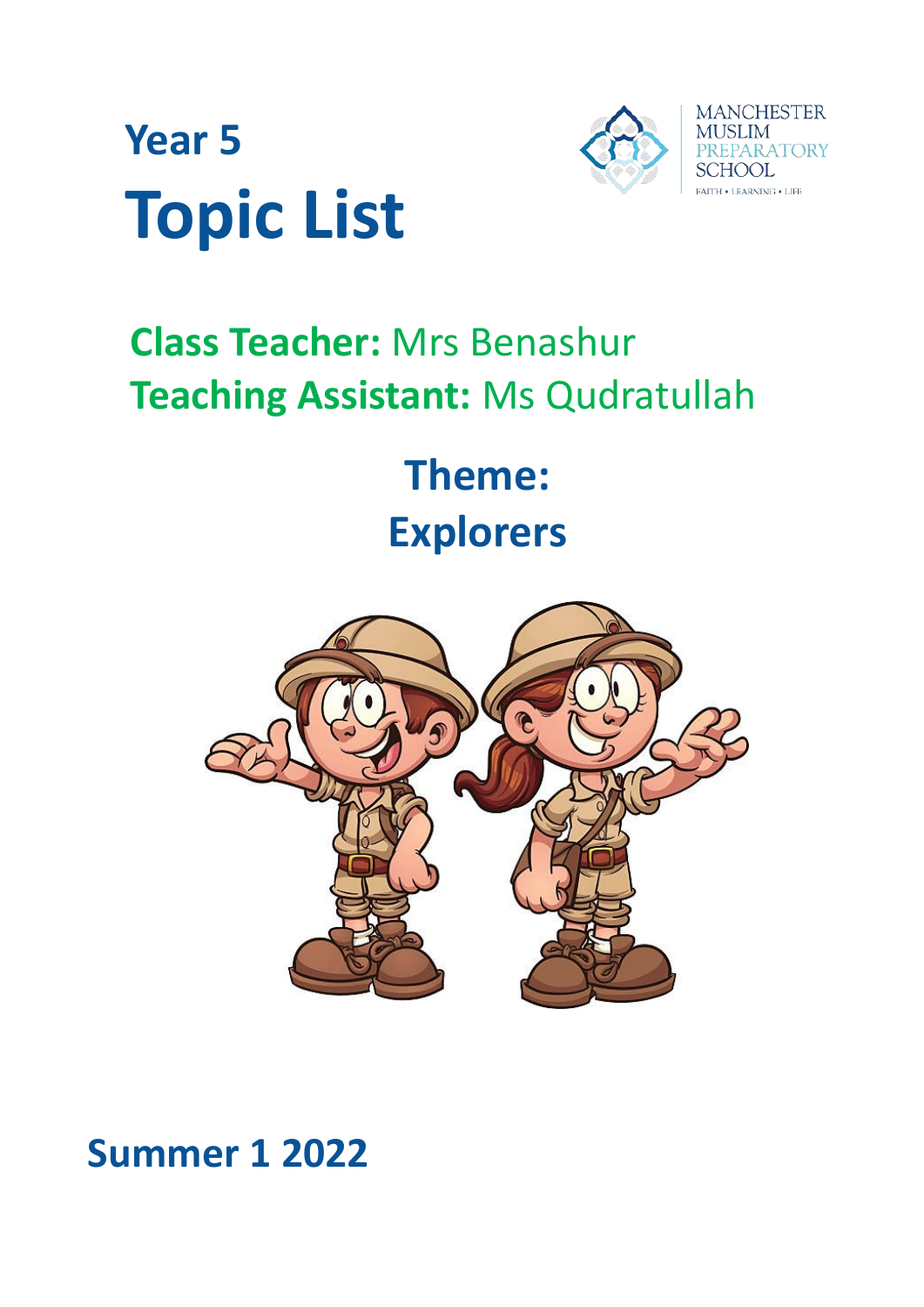# **ENGLISH**

In this unit, the children explore the Big Question: *What makes someone a great explorer?*

They read the interactive eBook, and use other sources, to research challenges faced by explorers. They understand and explain different viewpoints. They look for evidence about what qualities successful explorers would need. They recap features of report texts and write an advert using persuasive language. They answer the Big Question, planning and writing a handbook for a new junior explorer.

# **D&T**

In this unit of work, children will learn about how to take care of their bodies. This will involve learning about consent and autonomy, learning about body image and stereotypes and learning about substances which are harmful to our bodies. Children will also learn about the importance of sleep, exercise and hygiene. Lessons will explore the things that influence the way people think about their bodies, where different pressures can come from and how these pressures can be resisted.

#### **MATHS**

#### **Decimals and Percentages:**

Children learn that both proper fractions and decimals can be used to represent values between whole numbers.

Rounding builds on earlier work on place value and explores different contexts, including measures.

**ART**

William Morris

The children learn to identify William Morris (and hopefully some other significant artists with plenty of resources to support this). Children then make their own print, refine and develop it and finally create a finished piece. Making the lesson resources for identifying different artists took ages so hopefully someone else will find it useful/save them some time!

# **QURAN**

**Memorisation: complete Surah** Abasa **Revision**: From at-Takwir to an-Naas **Reading**: Read from the Quran based on individual continued assessment.

#### **Science**

# **SCIENCE & HUMANITIES**

We will continue the 'Forces' unit which will teach your child about types of forces such as gravity, friction, water resistance and air resistance. Children will also learn about the use of mechanisms such as levers, gears and pulleys. The children will identify forces and find out about Isaac Newton and his discoveries about gravity, completing a comprehension about his life and his work. The children will look for patterns and links between the mass and weight of objects, using newton meters to measure the force of gravity.

#### **Humanities:**

Children will find out about the regions of the United Kingdom and discover how some of these areas have changed over time. They will research specific areas of the UK and how they have been by change. In addition, they will conduct a research activity on their own area and presenting this in an interesting way.